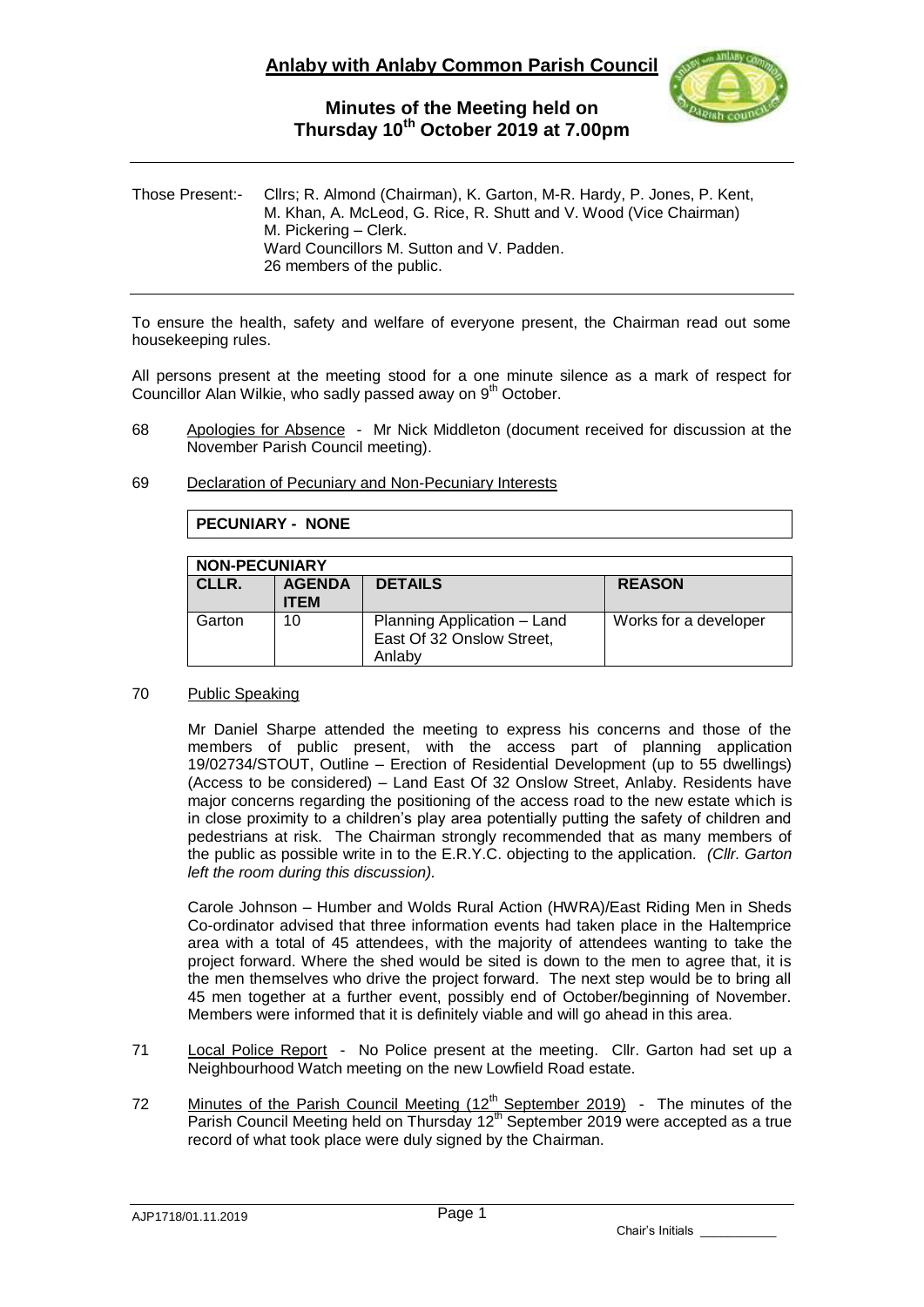

#### 73 Matters Arising from Minutes

Minute 60(b) - Cllr. Wood updated members on the response sent in to E.R.Y.C.'s local plan fact checking exercise relative to Anlaby Common.

#### *Cllr. Kent left the meeting at this point, 7.40pm.*

Minute 60(c) - Clerk to contact E.R.Y.C. again about replacing the Transpennine Way signage on Wilson Street and Woodland Drive. **Action: Clerk**

Minute 65 - Reminder – parish tour Tuesday  $22^{nd}$  October, 1.00pm, meeting outside the Anlaby Community Care Centre.

- 74 Update from Tranby Ward Councillors . Cllrs. Sutton and Padden briefed members on issues dealt with since the September Parish Council meeting.
- 75 Finance Report Finance report to 30<sup>th</sup> September 2019 was circulated for discussion and subsequently approved. Precept of £22500.00 received.

VAT Claim - A claim had been made for the sum on £2223.47 for the period 01.04.2018 to 31.03.2019.

Completion of Limited Assurance Review for the Year ended 31<sup>st</sup> March 2019 - The Clerk reported that the Limited Assurance Review had been signed off by PKF Littlejohn LLP with no matters of concern.

| 76 | <b>Parish Council Cheques &amp; Standing Orders</b> - The following cheques were approved:- |  |
|----|---------------------------------------------------------------------------------------------|--|
|    |                                                                                             |  |

| <b>CHEQUE</b><br>NO.              | <b>DETAILS</b>                                                          | <b>AMOUNT</b> | <b>VAT</b><br><b>AMOUNT</b> |  |  |  |  |
|-----------------------------------|-------------------------------------------------------------------------|---------------|-----------------------------|--|--|--|--|
| <b>OCTOBER 2019</b>               |                                                                         |               |                             |  |  |  |  |
| 011743                            | Mrs. A. Pickering (Pay/Petrol/Expenses/Home<br>Working)                 | £910.29       | Nil                         |  |  |  |  |
| 011744                            | <b>HM Revenue &amp; Customs</b>                                         | £670.96       | Nil                         |  |  |  |  |
| 011745                            | Mrs. A. Pickering (Reimbursement for Printing<br>Costs)                 | £15.00        | Nil                         |  |  |  |  |
| 011746                            | Mrs. A. Pickering (Stationery)                                          | £4.16         | £0.70                       |  |  |  |  |
| 011747                            | Npower (FB670001) (Festive Lighting Charges)                            | £57.50        | £9.58                       |  |  |  |  |
| 011748                            | Npower (FB670002) (Festive Lighting Charges)                            | £57.50        | £9.58                       |  |  |  |  |
| 011749                            | Cllr. M. Khan (Xmas Event)                                              | £53.10        | £8.84                       |  |  |  |  |
| 011750                            | Mrs. A. Pickering (Xmas Event)                                          | £27.99        | £4.67                       |  |  |  |  |
| 011751                            | PKF Littlejohn LLP (Audit Fee)                                          | £240.00       | £40.00                      |  |  |  |  |
| <b>PAYMENTS BY STANDING ORDER</b> |                                                                         |               |                             |  |  |  |  |
| 14.10.19                          | East Riding Pension Fund - Contribution<br><b>Employer and Employee</b> | £274.88       | Nil                         |  |  |  |  |

Chair's Initials \_\_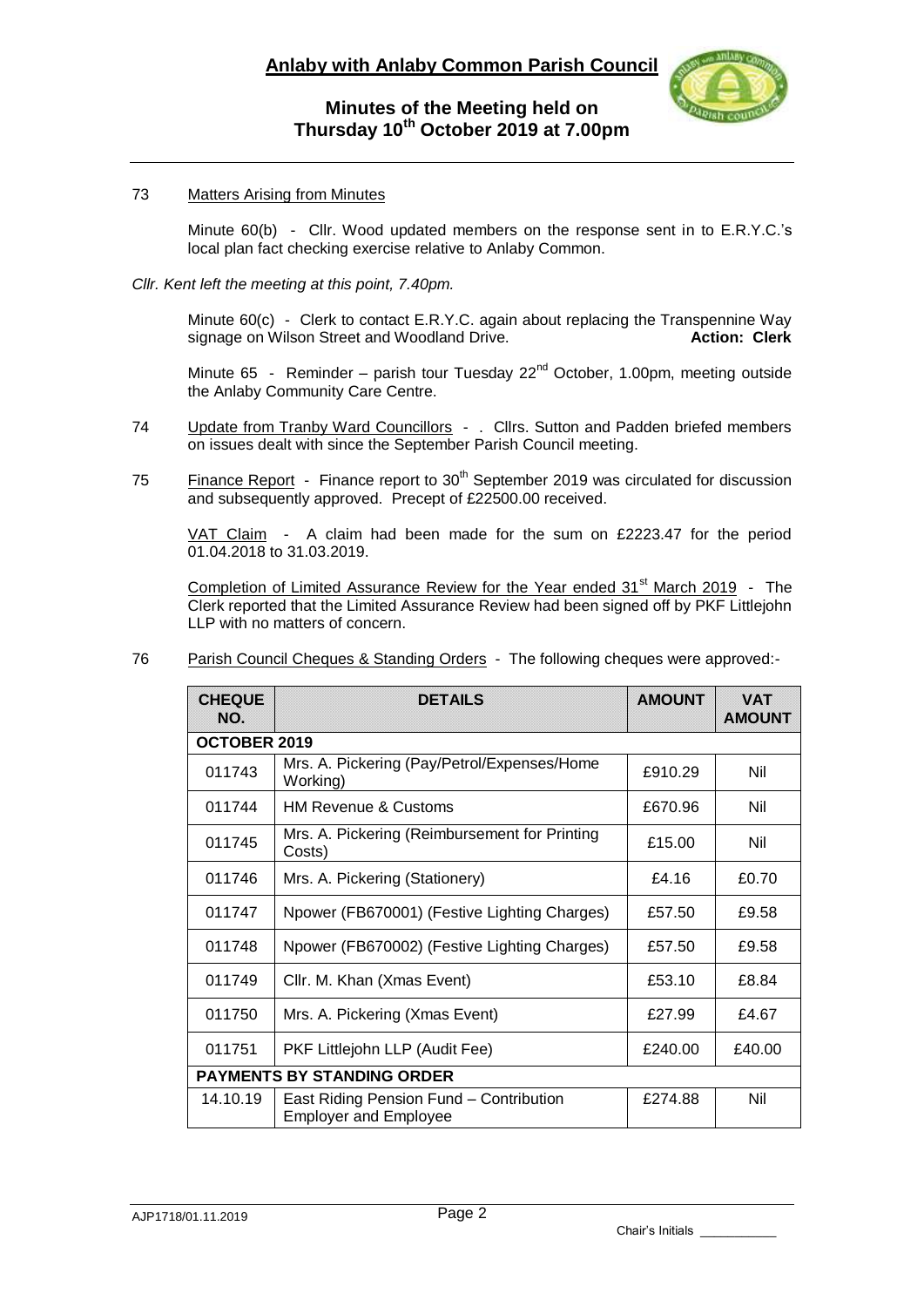## **Anlaby with Anlaby Common Parish Council**



#### **Minutes of the Meeting held on Thursday 10th October 2019 at 7.00pm**

- 77 Recommendations by the Parish Council to the East Riding of Yorkshire Council on Planning Applications
	- $\triangleright$  FULL PLANNING PERMISSION Erection of conservatory to rear  $-83$  Wilson Street, Anlaby – **No observations.**
	- FULL PLANNING PERMISSION Erection of single storey extension to rear following removal of existing conservatory and construction of dormer window in roof at rear and side – 110 Springfield Way, Anlaby – **No observations.**
	- $\triangleright$  STRATEGIC OUTLINE PLANNING PERMISSION Erection of Residential Development (up to 55 dwellings) (Access to be considered) - Land East Of 32 Onslow Street, Anlaby – **Recommend refusal. The Parish Council has very strong objections to this application on behalf of the residents; we have major concerns regarding the siting of the access road to the new estate, due to the current road being un-adopted by E.R.Y.C. The access road is in close proximity to a children's play area and we feel that would have grave consequences if it was used. The safety of children and pedestrians is paramount. We would suggest that the best access be via First Lane, Anlaby. If the planning officer is recommending a different decision, it should be referred to the appropriate committee.** *(Cllr. Garton left the room during this discussion).*
	- > FULL PLANNING PERMISSION Erection of a single storey extension to front following removal of existing lean-to, installation of new shop front and windows, installation of extraction flues and plant equipment and internal alterations in connection with car respraying – Crystal House, Fraser Way, Anlaby – **No observations.**
	- FULL PLANNING PERMISSION Alterations and extensions including increase of roof height and alterations to form gable ends from hip, erection of single storey extension to rear, construction of pitched roof over garage, construction of two dormer windows to rear, installation of four roof lights to front and associated alterations (Revised scheme of 18/03781/PLF) - 11 Croft Drive, Anlaby – **No observations.**
	- $\triangleright$  FULL PLANNING PERMISSION Increase in roof height and construction of dormer to create additional living accommodation and erection of first floor extension to rear - 4 Maple Close, Anlaby Common – **No observations.**
	- $\triangleright$  FULL PLANNING PERMISSION Installation of two electric barriers and alterations to stock heights and existing parking arrangements including construction of a customer loading bay area, four additional car parking spaces and one HGV loading/waiting bay – Keyline Builders Merchants, 36 Springfield Way, Anlaby – **No observations.**
	- $\triangleright$  FULL PLANNING PERMISSION Erection of a single storey extension to rear following demolition of existing conservatory – 32 Lowfield Road, Anlaby – **No observations.**
	- $\triangleright$  FULL PLANNING PERMISSION Erection of a porch to front 102 Woodland Drive, Anlaby – **No observations.**
	- CERT OF LAWFUL DEVELOPMENT PROPOSED Certificate of Lawfulness for the proposed siting of a mobile home within the domestic garden to rear – 196 Beverley Road, Hessle – **The Parish Council is happy to recommend approval for a temporary siting but not a permanent one, to be located at the rear of the property only.**

#### 78 Update from Working Groups

a) Community Events

Christmas Activities for 2019 - Cllr. Khan and the Clerk updated members on arrangements so far. Acre Heads School confirmed, Springhead School unable to attend, 5<sup>th</sup> Hull Boys Bridge confirmed, Anlaby Primary School confirmed

Chair's Initials \_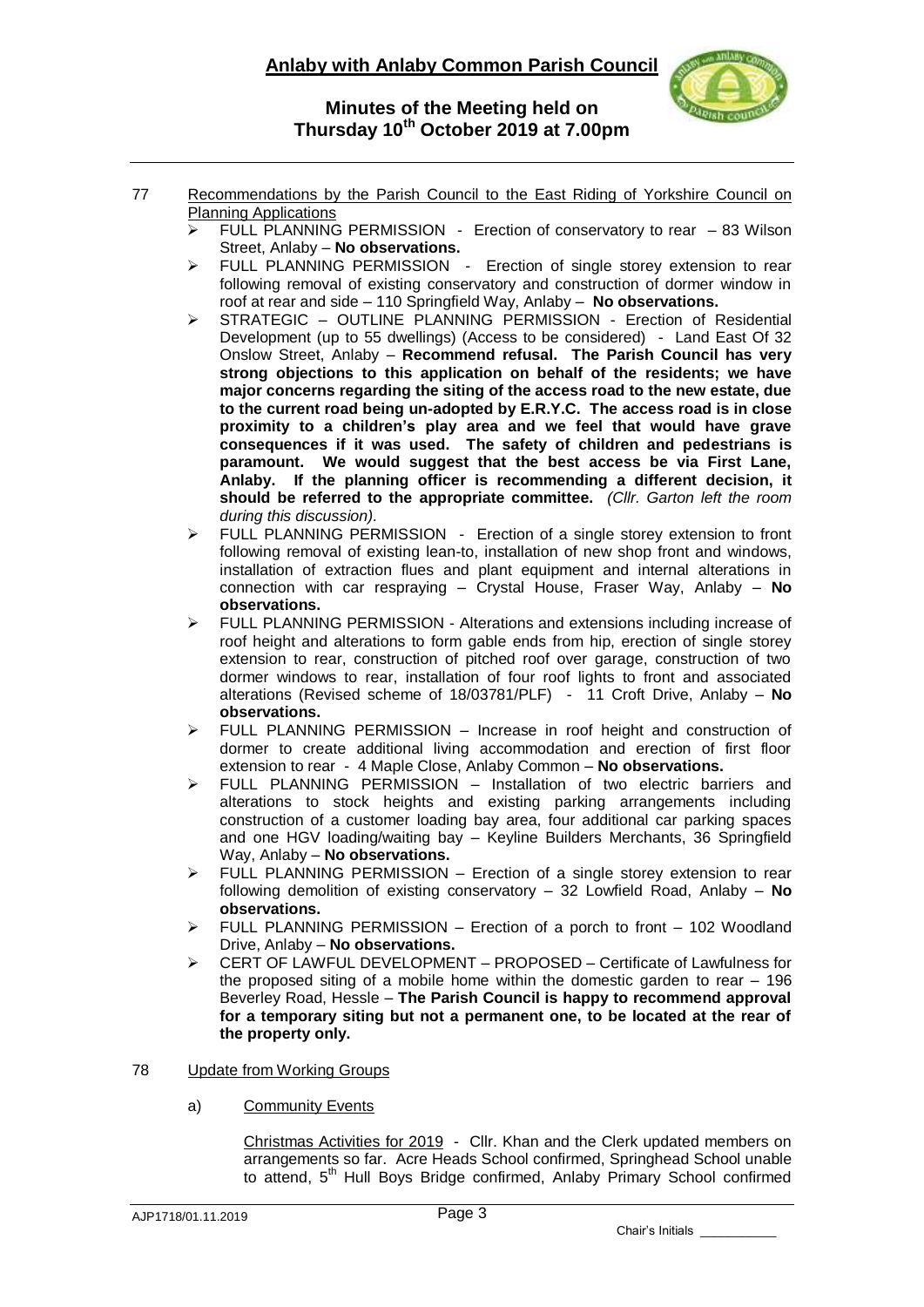

they will provide two children to switch on the lights at Anlaby Common, Anlaby Studios would like to join in the Anlaby event, Cllr. Garton to discuss with them. Police confirmed they will be in attendance. Hull Collegiate choir had been invited to perform at the Anlaby event, awaiting reply, Cllr. Rice to chase up. Sweets had been ordered from Something Sweet, Willerby. Cllr. Kahn to make contact with Reverend Steve Wilcox. Cllr. McLeod to purchase elf outfits for Santa's helpers. **Action: KG/GR/AM** 

Future of Anlaby Community Care Centre - Deferred to next meeting.

Parish Council Office Space/Meeting Room/Storage - There may be an opportunity to rent a room for use as an office at Anlaby Studios. Clerk to obtain more information for next meeting. **Action: Clerk**

The Clerk reported that Haltemprice Leisure Centre does not have space available - however there may be an option linked to the development of changing rooms at Sydney Smith site but this will not be until next September.

b) Environment

Anlaby Common - Dog walkers had been seen.

Trust Land - To be visited on the parish tour.

Removal of Fallen Tree opposite 150 Tranby Lane Anlaby - Hawthorn tree removed, therefore no action required.

#### c) Safety, Street Scene and Facilities

Possible Provision of a Defibrillator for Anlaby Centre - Clerk to obtain up-todate price for supply, fit and ongoing costs associated with a defibrillator.

Replenishment of Parish Council owned salt bins - Agreed Cllr. Hardy organise the replenishment of the Parish Council owned salt bins. Cllr. Shutt to fill the bin on the Maplewood estate. Cllr. Garton to obtain price from Arco for red salt bins. **Action: MRH/RS/KG**

Renewal of Disabled Parking Bay Markings, Hull Road Anlaby Car Park E.R.Y.C. had ordered a refresh of the markings and the work ticket is currently with the contractor. To be completed by the end of November.

Springhead Lane Open Gate - The Clerk read out an email received from a resident about the open gate. Ward Councillor Sutton had reported this to the East Riding of Yorkshire Council 3-4 weeks with a request for a more substantial chain and padlock.

- d) Communication Newsletter ongoing, delivery to be complete by mid-November 2019.
- e) Administration

Agree date/time for Budget Setting Meeting - Tuesday 26<sup>th</sup> November, 7pm at Anlaby Community Care Centre.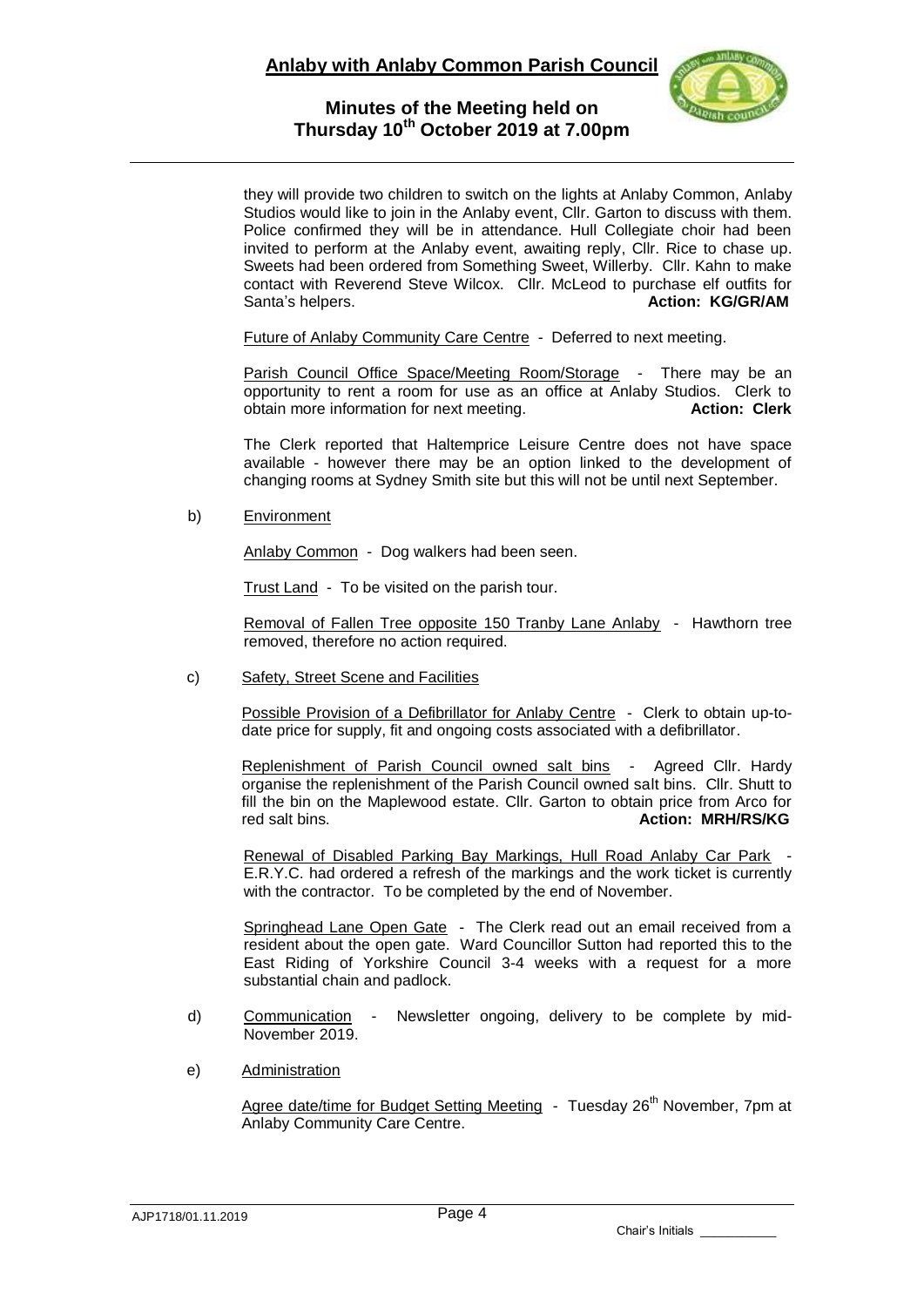

79 Remembrance Sunday Poppy Wreath - Agreed to order one poppy wreath for the Chairman to lay at St Peter's Church Anlaby on Sunday  $10<sup>th</sup>$  November. The Royal British Legion North & East Yorkshire County Festival of Remembrance will be held at Hull City Hall on Friday  $8<sup>th</sup>$  November at 7.30pm.

#### 80 East Riding of Yorkshire Issues

Hull Road Car Park, Anlaby - E.R.Y.C. had investigated the parking situation in Anlaby by carrying out a survey showing numbers of vehicles parked on different days and times. In summation, E.R.Y.C. recommended that no action is needed to restrict the length of permitted parking time in any of the car parks near Sainsbury's shop. Signage is to be displayed on the extension car park at the rear of the existing car park as it currently gives the impression that it could be a private car park. Members were disappointed that the survey had not been carried out on the two busiest days of the week, Monday and Saturday, Chairman to write again to E.R.Y.C. pointing this out.

Proposed Road Safety Scheme - Wilson Street/Hull Road, Anlaby - As part of the Council's Road Safety programme for 2019/20, E.R.Y.C. is proposing to introduce a number of safety schemes to contribute to its targets for reducing the number of severity of injuries on East Riding's roads. The programme includes a proposed 20mph zone in Anlaby. Received by members – no comment to make.

Review of Polling Districts, Polling Places and Polling Stations - Clerk to respond asking if E.R.Y.C. has considered merging two of the three venues and using the same staff at Anlaby Village Hall? There is a possibility that the Anlaby Community Care Centre building will be closing imminently.

Review of Allowances - Town and Parish Councils - The Clerk read out a questionnaire for completion. Members continue to decline all allowances.

- 81 General Correspondence
	- Bank Statement 82
	- Humber & Wolds Rural Action Newsletter Summer 2019
	- Self-Build Bulletin
	- Next meeting of East Yorkshire Local Councils Network
	- Humber and Wolds Rural Action (HWRA) Membership 1st April 2019 31st March 2019
	- Letter re. Quarry to Country Park
		- *(The Chairman informed members that he had been contacted by Dr Alex Ombler, Humber Bridge Country Park Heritage Project Officer, about 'Quarry to Country Park' which is a three year Heritage Lottery funded project, it's main objective is the refurbishment and re-opening of the Humber Bridge Country Park's Hessle Mill, a unique example of an early nineteenth century whiting windmill. The Chairman was pleased to report that he had donated an old water colour print to the project for displaying in the windmill).*

Letter from E.R.Y.C. Dog Warden - The dog warden service is hoping to continue the closer working relationship with Parish and Town Councils to help tackle the dog fouling problem, therefore offering the opportunity for those interested councils to refresh their knowledge on the subject. Ideally 3 or 4 representatives from each council to attend a local meeting to be held on an evening lasting an hour or so. Cllrs. Hardy, Rice, Garton, Jones, Khan and McLeod expressed an interest in attending.

Notices of recent Planning Decisions made by the East Riding of Yorkshire Council

 Display of 1 non-illuminated fascia sign – Keyline Builders Merchants, 36 Springfield Way, Anlaby – GRANTED